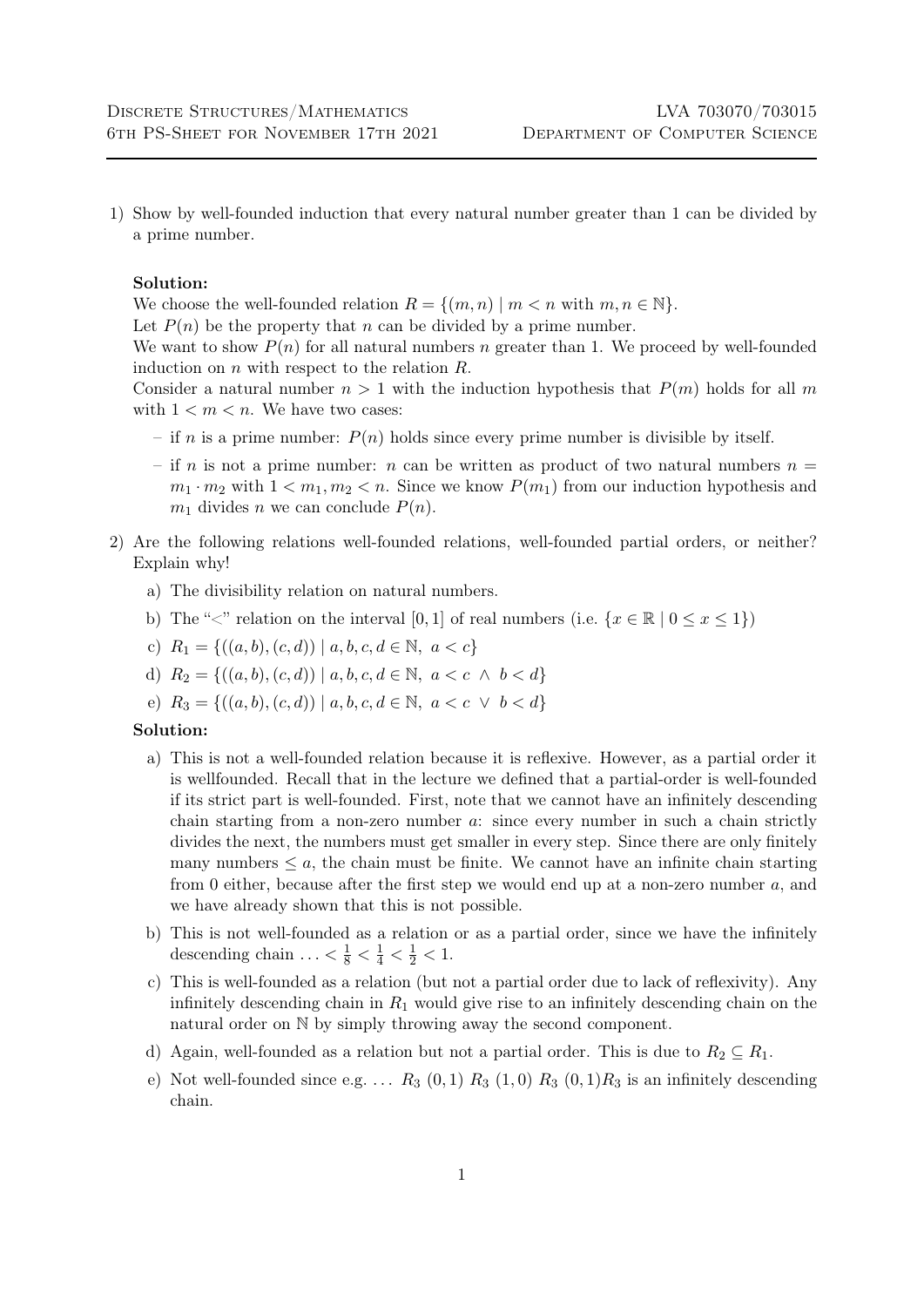3) Let  $\Sigma$  be a finite set of symbols. Let us define the maximo-lexicographical ordering  $\leq_{\text{mlex}}$  on the set of all finite words  $\Sigma^*$  as follows:

 $x <_{\text{mlex}} y \iff \ell(x) < \ell(y) \lor (\ell(x) = \ell(y) \land x <_{\text{lex}} y)$ 

where  $\leq_{\text{lex}}$  is the lexicographical ordering from the lecture. Prove that  $\leq_{\text{max}}$  is a well-founded total strict order.

## Solution:

We need to show that  $\leq_{\text{mlex}}$  is (1) irreflexive, (2) transitive, (3) total, and (4) well-founded.

- (1) Follows from the irreflexivity of  $\mathcal{L}_{\text{lex}}$ .
- (2) Let  $x \leq_{\text{mlex}} y$  and  $y \leq_{\text{mlex}} z$ . Clearly  $\ell(x) \leq \ell(y) \leq \ell(z)$  and hence  $\ell(x) \leq \ell(z)$ . When  $\ell(x) < \ell(z)$  we have  $x <_{\text{mlex}} z$ . When  $\ell(x) = \ell(z)$  then also  $\ell(x) = \ell(y)$  and hence both  $x \leq_{\text{lex}} y$  and  $y \leq_{\text{lex}} z$  must hold. From the transitivity of  $\leq_{\text{lex}}$  we obtain  $x \leq_{\text{lex}} z$ . Hence  $x \leq_{\text{mlex}} z$  holds as well.
- (3) Let  $x, y \in \Sigma^*$ . When  $\ell(x) \neq \ell(y)$  then we have either  $x <_{\text{mlex}} y$  or  $y <_{\text{mlex}} x$ . When  $\ell(x) = \ell(y)$  then the claim follows from the totality of  $\leq_{\text{lex}}$ .
- (4) For a contradiction, let us consider an infinite descending chain  $x_0 >_{m \leq x} x_1 >_{m \leq x} x_2$  $x_2 >_{\text{mlex}} \cdots$ . It must hold that  $\ell(x_i) \leq \ell(x_0)$  for all  $i \in \mathbb{N}$ , that is, that all the words  $x_i$ are shorter or equal in length to  $x_0$ . But there are only finitely many such words because  $\Sigma$  is finite. Since  $\leq_{\text{mlex}}$  is irreflexive, this means that the chain cannot be infinite.
- $4^*$ ) In the following, let R and S be relations over some set A. Which of these statements are true? Give an informal explanation for true statements and a counterexample for false ones.
	- a) If R is well-founded, then every subset  $R' \subseteq R$  is well-founded.
	- b) If R and R' are well-founded, then  $R \cup R'$  is well-founded.
	- c) If  $R$  and  $S$  are well-founded,  $RS$  is well-founded.
	- d) If R is well-founded, then for any function  $f : B \to A$ , the relation  $R' = \{(x, y) | (f(x), f(y)) \in R\}$  is also well-founded.
	- e) For any  $n > 0$ ,  $R<sup>n</sup>$  is well-founded if and only if R is well-founded.
	- f) If R is well-founded, then R is acyclic (i.e. there is no x with  $(x, x) \in R^+$ ).
	- g) If A is finite and acyclic, then R is well-founded.

## Solution:

- a) True. Any infinite descending chain in  $R'$  would also be one in R.
- b) False. Consider e.g.  $R = \{(i, i + 1) \mid i \text{ even}, i \in \mathbb{Z}\}\$ and  $S = \{(i, i + 1) \mid i \text{ odd } i \in \mathbb{Z}\}\$ . Both of these have no descending chains of length  $> 2$ , but their union is the "successor" relation on  $\mathbb{Z}$ , which clearly has an infinite descending chain  $\dots$ , -3, -2, -1, 0.
- c) False. If we take R and S to be the same as in our counterexample in b), we get  $RS = \{(i, i+2) \mid i \text{ even}, i \in \mathbb{Z}\}\$ , which has the infinite descending chain  $\dots, -6, -4, -2, 0$ .
- d) True. If  $\ldots$ ,  $x_3$ ,  $x_2$ ,  $x_1$ ,  $x_0$  were an infinite descending chain in our new relation,  $\dots, f(x_3), f(x_2), f(x_1), f(x_0)$  would be an infinite descending chain in R.
- e) True. Any infinite descending chain in  $\mathbb{R}^n$  can be "unravelled" into an infinite descending chain on R. Vice versa, every infinite descending chain on R can be "condensed" into one on  $R^n$ .